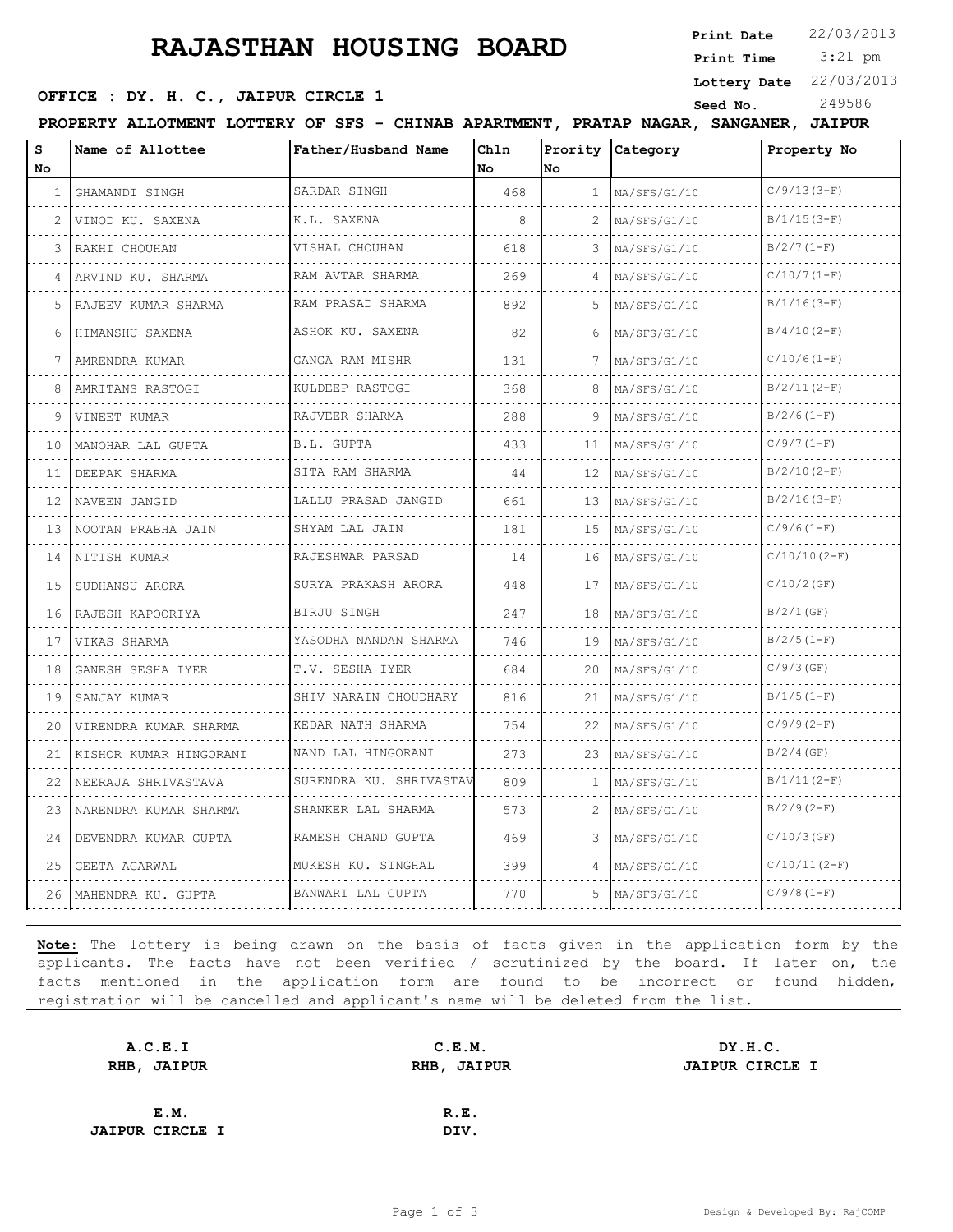## **RAJASTHAN HOUSING BOARD**

**Print Date**  $22/03/2013$ 

 3:21 pm **Print Time**

## **OFFICE : DY. H. C., JAIPUR CIRCLE 1** Seed No. 249586

**Lottery Date** 22/03/2013

**PROPERTY ALLOTMENT LOTTERY OF SFS - CHINAB APARTMENT, PRATAP NAGAR, SANGANER, JAIPUR**

| s<br>No | Name of Allottee       | Father/Husband Name           | Chln<br>No | No  | Prority Category | Property No    |
|---------|------------------------|-------------------------------|------------|-----|------------------|----------------|
| 27      | SUNITA SHARMA          | LOKESH KU. DIWEDI             | 194        | 6   | MA/SFS/G1/10     | $C/9/12(2-F)$  |
| 28      | SUNIL KUMAR GUPTA      | RAM GOPAL GUPTA               | 123        | 7   | MA/SFS/G1/10     | $C/10/13(3-F)$ |
| 29      | SANJAY MALPANI         | DWARKAPRASAD MALPANI          | 664        | 2   | MA/SFS/G2/10     | $B/2/14(3-F)$  |
| 30      | .<br>ANJALI CHATURVEDI | .<br>KOUSHAL KUMAR CHATURVED  | 189        | 3   | MA/SFS/G2/10     | $C/10/1$ (GF)  |
| 31      | MADHURI CHATURVEDI     | .<br>NAND KISHOR CHATURVEDI   | 32         |     | MA/SFS/G2/10     | $B/1/9(2-F)$   |
| 32      | MANJU LODHA            | KAMAL CHAND LODHA<br>.        | 9          | 5   | MA/SFS/G2/10     | $B/1/10(2-F)$  |
| 33      | .<br>SUSHILA DEVI      | SULTAN SINGH                  | 738        | 6   | MA/SFS/G2/10     | $B/1/4$ (GF)   |
| 34      | POONAM BHATEJA         | NEERAJ BHATEJA                | 889        |     | MA/SFS/G2/10     | $B/2/12(2-F)$  |
| 35      | RAMESH CHAND GUPTA     | KHANHIYA LAL                  | 398        | 8   | MA/SFS/G2/10     | $C/10/5(1-F)$  |
| 36      | ANJU KHANDELWAL        | MANOJ GUPTA<br>.              | 671        | 9   | MA/SFS/G2/10     | $B/1/8(1-F)$   |
| 37      | .<br>BRIJ MOHAN SHARMA | RAMESHWAR PD. SHARMA          | 259        | 10  | MA/SFS/G2/10     | $B/1/2$ (GF)   |
| 38      | MAN SINGH SAINI        | PRABHU DAYAL SAINI<br>.       | 383        | 12  | MA/SFS/G2/10     | $B/2/3$ (GF)   |
| 39      | CHANDRA BHANU PAREEK   | RADHA GOPAL PAREEK<br>.       | 93         | 14  | MA/SFS/G2/10     | $C/10/8(1-F)$  |
| 40      | LAXMI CHIPA            | MAHADEV CHIPA                 | 327        | 1.5 | MA/SFS/G2/10     | $B/1/7(1-F)$   |
| 41      | BABITA SHARMA          | ANIL SHARMA                   | 736        | 17  | MA/SFS/G2/10     | $C/10/4$ (GF)  |
| 42      | SHANTI DEVI MEENA<br>. | GOVIND LAL MEENA<br>.         | 554        | 20  | MA/SFS/G2/10     | $B/2/13(3-F)$  |
| 43      | RAMESH CHAND MEENA     | DHARM SINGH MEENA<br>.        | 279        | 21  | MA/SFS/G2/10     | $C/10/9(2-F)$  |
| 44      | DHIRENDRA KUMAR GUPTA  | BHAGWAN LAL AGARWAL           | 634        | 22  | MA/SFS/G2/10     | $B/2/8(1-F)$   |
| 45      | VINIT SHARMA           | GAJANAND SHARMA<br><u>.</u> . | 747        | 23  | MA/SFS/G2/10     | $B/3/10(2-F)$  |
| 46      | SIDHARTH GARG          | C.L. GARG                     | 183        | 24  | MA/SFS/G2/10     | $B/4/12(2-F)$  |
| 47      | DINESH BANJARA         | RAM GOPAL BANJARA             | 587        | 26  | MA/SFS/G2/10     | $B/2/15(3-F)$  |
| 48      | HARJEET KOUR           | <b>JASWANT SINGH</b><br>.     | 908        | 27  | MA/SFS/G2/10     | $B/1/6(1-F)$   |
| 49      | RAJESH TOPANI          | SUKHUMUL TOPANI               | 320        | 28  | MA/SFS/G2/10     | $B/1/14(3-F)$  |
| 50      | REKHA GARG             | ANIL KUMAR GARG               | 129        | 29  | MA/SFS/G2/10     | $C/9/11(2-F)$  |
| 51      | MANORAMA JOSHI         | KAILASH JOSHI                 | 97         | 31  | MA/SFS/G2/10     | $B/2/2$ (GF)   |
| 52      | NARENDRA KUMAR ARORA   | LT. BHAGWAN DAS. ARORA        | 768        | 32  | MA/SFS/G2/10     | $C/10/16(3-F)$ |

**Note:** The lottery is being drawn on the basis of facts given in the application form by the applicants. The facts have not been verified / scrutinized by the board. If later on, the facts mentioned in the application form are found to be incorrect or found hidden, registration will be cancelled and applicant's name will be deleted from the list.

| A.C.E.I                | C.E.M.      | DY.H.C.                |
|------------------------|-------------|------------------------|
| RHB, JAIPUR            | RHB, JAIPUR | <b>JAIPUR CIRCLE I</b> |
|                        |             |                        |
| E.M.                   | R.E.        |                        |
| <b>JAIPUR CIRCLE I</b> | DIV.        |                        |